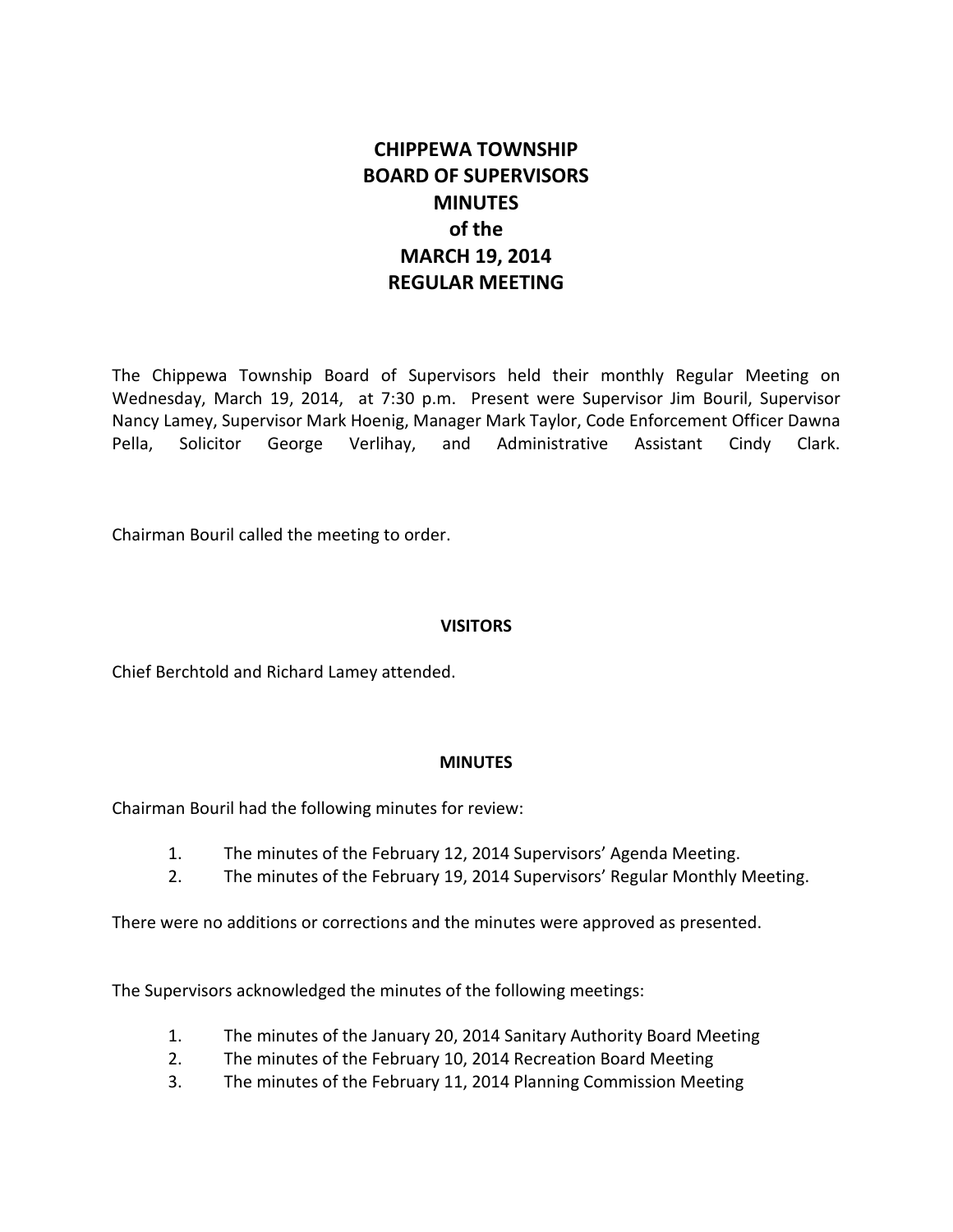#### **ITEMS TO BE ACTED ON**

None.

#### **REPORTS**

Mr. Bouril had the following February reports for review:

- 1. Financial Report
- 2. Police Department Report
- 3. Road Report
- 4. Wage Tax/OPT Report
- 5. Real Estate Tax Report
- 6. Zoning Report
- 7. Code Enforcement Officer's Report
- 8. Fire Report

#### **MANAGER'S REPORT**

Manager Taylor had the following items listed on the agenda for discussion:

1. ESB Resolution 2014-6: Mr. Taylor explained that there is not much difference between this amended resolution and original 2014-6. This is a blanket resolution the bank wanted regarding signatures and spells things out a little better. He sees no problem with this, but said that Supervisors could table this if they wish until Attorney Verlihay has a chance to review it to make sure it matches our policies. He wants protection for the Supervisors, Ms. Popik and himself.

**MS. LAMEY MOVED TO APPROVE** this resolution subject to the review of Attorney Verlihay. Mr. Hoenig seconded the motion and with no further discussion the motion carried.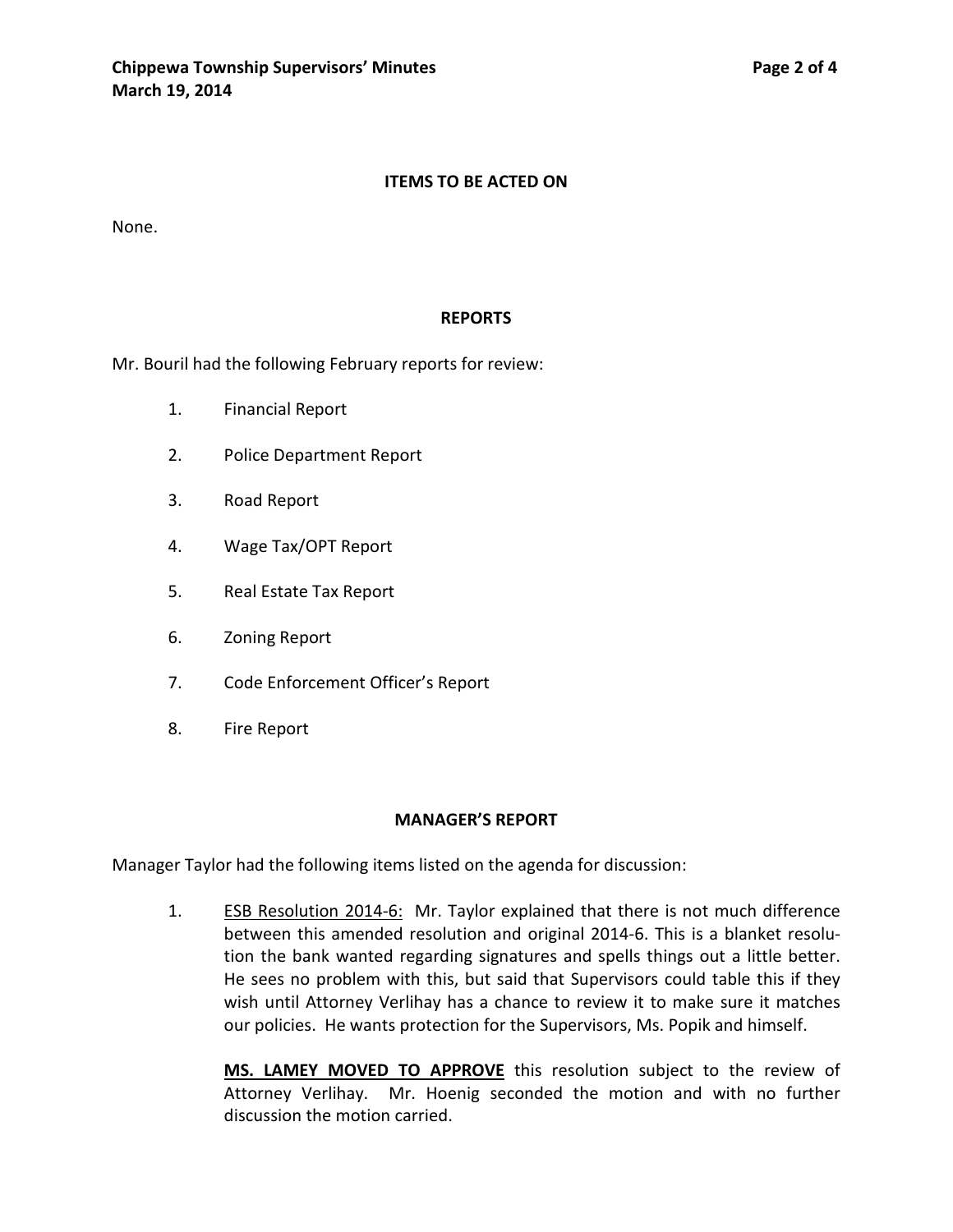#### 2. McKinley School Committee:

Mr. Taylor had forwarded the list of members of the McKinley School Committee to the Supervisors and said he would like to get the Supervisors' approval of these names. The following people have agreed to be on this committee: Diane Manning, Pam Varga, Karen Rimbey, Lorraine Himber, Linda Lobozzo, and Linda Neely. No one voiced any opposition to anyone on the list and no one added other names. Mr. Taylor said he will send a letter to each member, thanking them for agreeing to be on the committee.

## 3. Ordinance 247:

This proposed ordinance would establish rules and regulations for the use of the Chippewa Township yard waste composting site. The Manager said that this proposed ordinance is posted on the Township web site, an ad has been placed in the newspaper, there was a story written about it in the paper and there will be additional information on this in the Township's spring newsletter. It will be ready for adoption at the Agenda Meeting at 8:30 a.m. on April  $9<sup>th</sup>$ . He said Chief Berchtold will help enforce this ordinance after adoption by stationing an officer at the site at various times.

## 4. Newsletter:

Manager Taylor said that the spring newsletter is being put together. He will add some news about the baseball fields. He said he will forward the contents of the newsletter to the Supervisors. He said if they would like to see any changes in the newsletter, they should let him know.

#### **MISC. MANAGER'S ITEMS**

Manager Taylor said that he received word from Ken Meverden of the Sanitary Authority that the last person appointed to the Board has resigned due to the need to travel for his job. We will receive a letter regarding this from South Beaver. They have someone else in mind for this appointment who has already indicated that he would accept the appointment. Solicitor Verlihay said the person they have in mind would be a good addition to the Sanitary Authority.